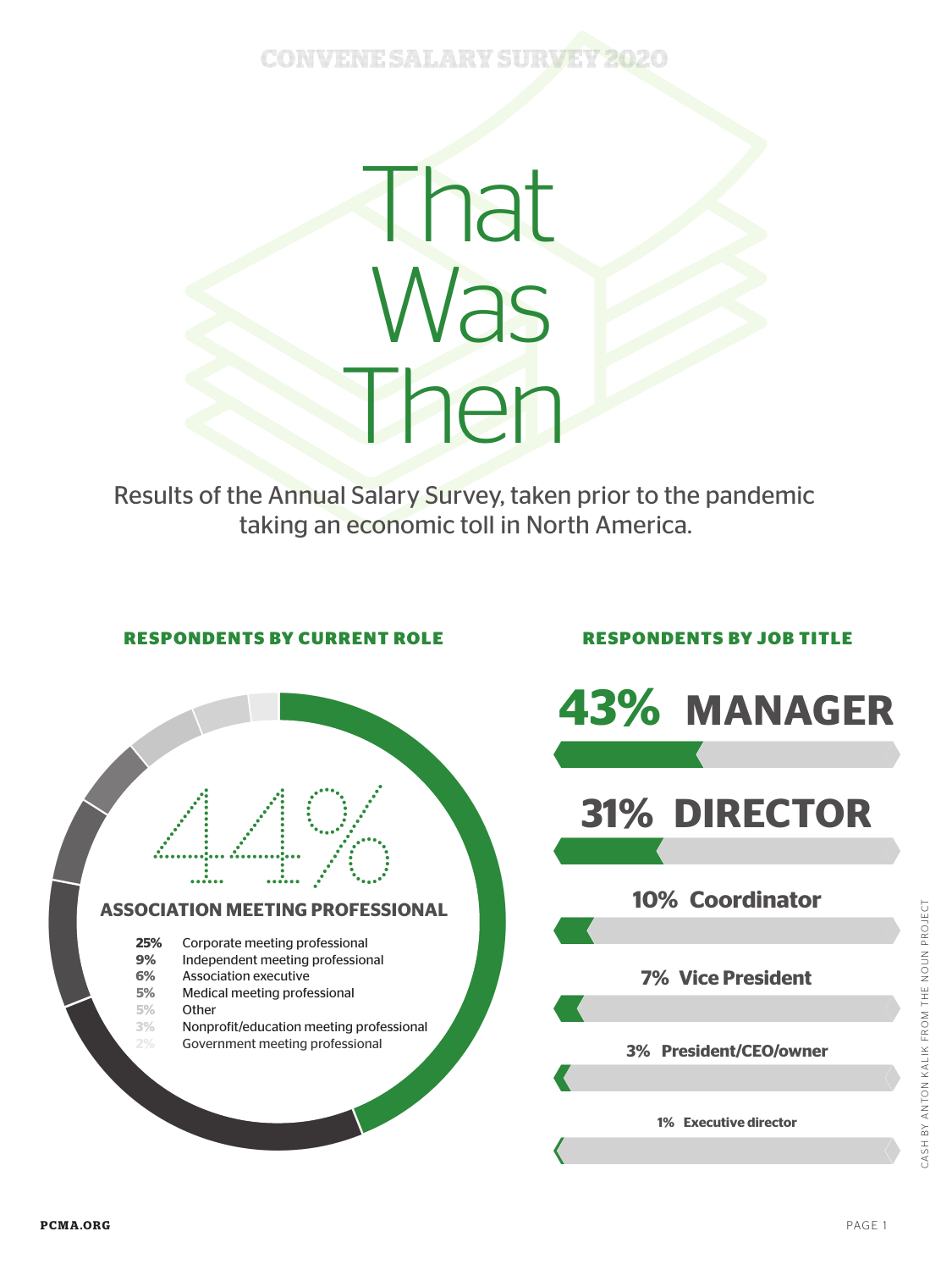### **2020 SALARY AVERAGE BY CURRENT ROLE**

**Association executive**  \$111,554

**Association meeting professional**  \$86,182

**Corporate meeting professional**  \$89,401

**Government meeting professional**  \$67,500

**Independent meeting professional** \$86,150

**Medical meeting professional**  \$84,464

**Nonprofit/education meeting professional**  \$77,895

#### **2020 SALARY AVERAGE BY JOB TITLE**

| <b>CEO/Owner</b> |  |
|------------------|--|
| \$88,167         |  |

**Vice President** \$125,811

**Executive Director**  \$94,167 **Director**  \$102,202

**Manager** \$78,450

#### **Overall average (all positions)**



#### **2020 SALARY AVERAGE BY GEOGRAPHIC AREA**

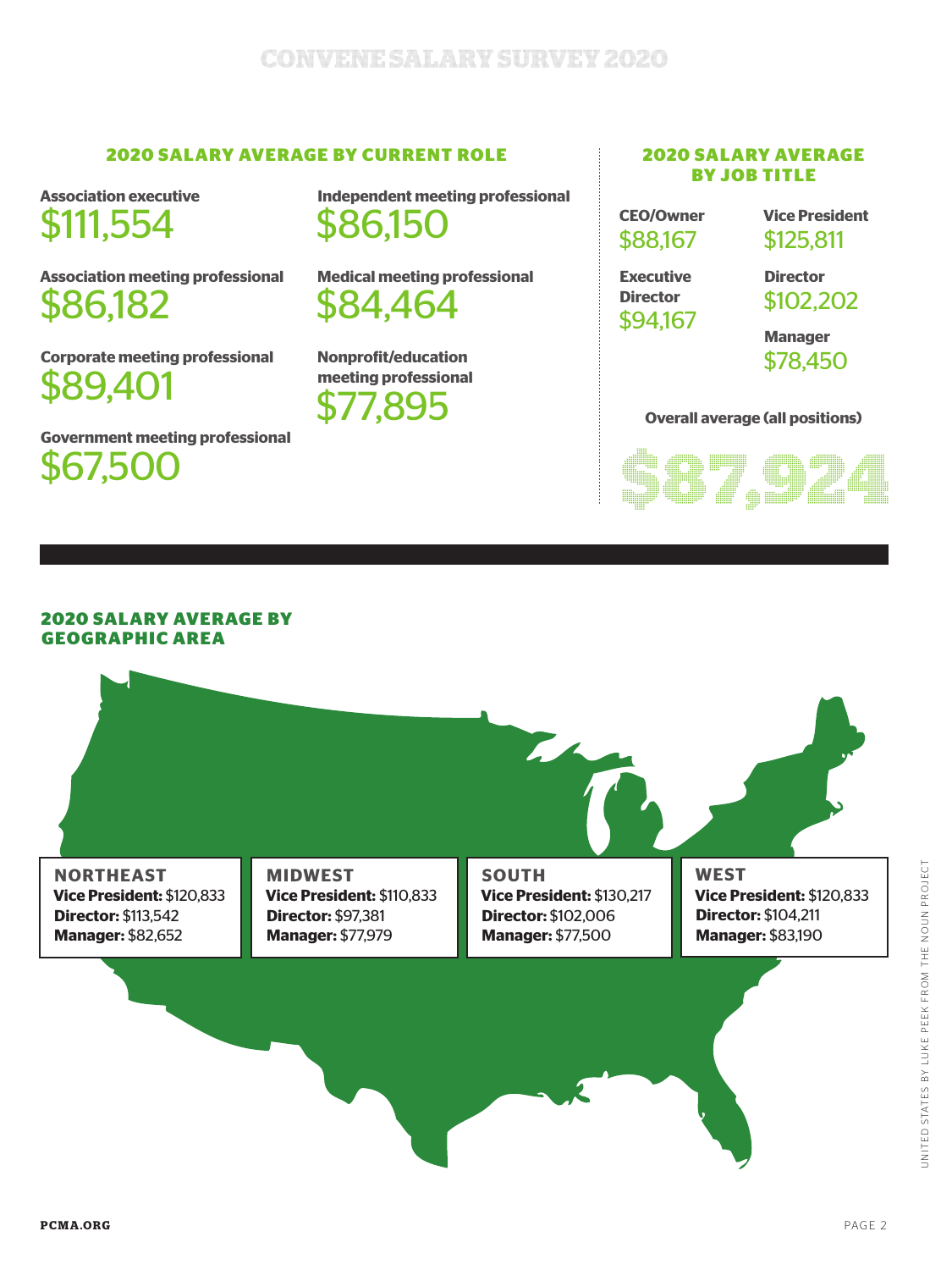# **Convene Salary Survey 2020**

### **2020 AVERAGE SALARY**



FEMALE BY ELISABETA, MALE BY GREGOR CRESNAR. CERTIFICATE BY ALVARO CABRERA<br>FROM THE NOUN PROJECT FEMALE BY ELISABETA , MALE BY GREGOR CRESNAR. CERTIFICATE BY ALVARO CABRERA FROM THE NOUN PROJECT

**AVERAGE SALARY**